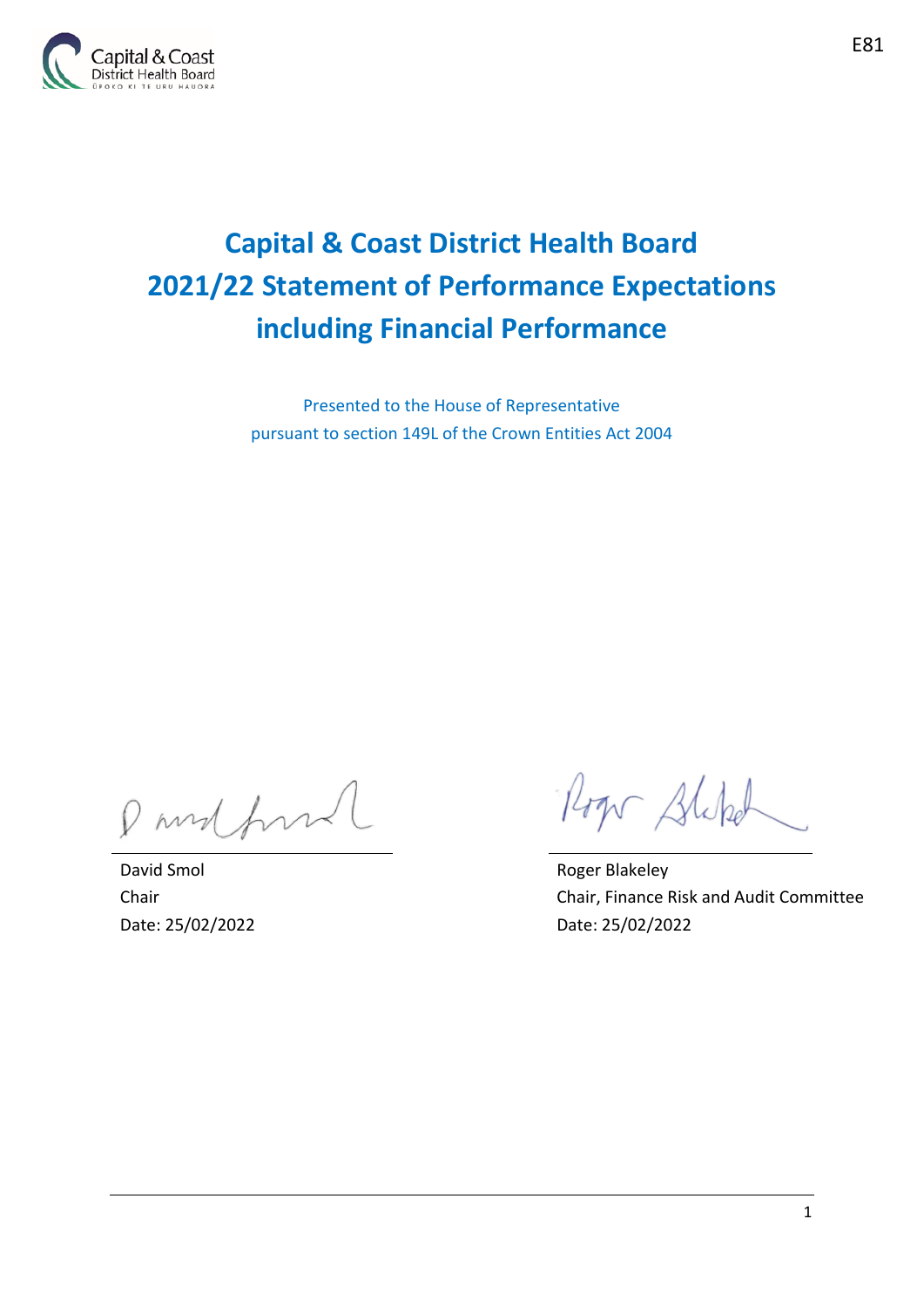# **Statement of Performance Expectations including Financial Performance**

This section must be tabled in Parliament. All components of this section are mandatory [\(section 149C of the Crown Entities Act 2004\)](http://www.legislation.govt.nz/act/public/2004/0115/latest/DLM6176675.html)

As both the major funder and provider of health services in the CCDHB region, the decisions we make and the way in which we deliver services have a significant impact on the health and wellbeing our population and communities.

Having a limited resource pool and growing demand for health services, we are strongly motivated to ensure we are delivering the most effective and efficient services possible.

On an annual basis, we evaluate our performance by providing a forecast of the services we plan to deliver and the standards we expect to meet. The results are then presented in our Annual Report at year end.

The following section presents CCDHB's Statement of Performance Expectations for 2021/22.

### **Interpreting Our Performance**

As it would be overwhelming to measure every service delivered, the services we deliver have been grouped into four services classes. These are common to all DHBs and reflect the types of services provided across the full health and wellbeing continuum:

- Prevention services
- Early detection and management services
- Intensive assessment and treatment services
- Rehabilitation and support services

Under each service class, we have identified a mix of measures that we believe are important to our community and stakeholders, and provide a fair indication of how well the DHB is performing.

#### **Setting Standards**

In setting performance standards, we consider the changing demography of our population, areas of increasing demand and the assumption that resources and funding growth will be limited.

Our performance standards reflect the outcomes the DHB is wanting to achieve:

- Strengthen our communities and families so they can be well;
- It is easier for people to manage their own health needs;
- We have equal health outcomes for all communities;
- Long term health conditions and complexity occur later in life and for shorter duration; and,
- Expert specialist services are available to improve health gain.

We also seek to improve the experience of people in our care and public confidence in our health system.

While targeted intervention can reduce service demand in some areas, there will always be some demand the DHB cannot influence, such as demand for maternity services and palliative care services. It is not appropriate to set targets for these services, however they are an important part of the picture of health need and service delivery in our region.

In health, the number of people who receive a service can be less important than whether enough of the right people received the service, or whether the service was delivered at the right time. To ensure a balanced, well rounded picture, the mix of measures identified in our Statement of Performance Expectations address four key aspects of service performance:

| Access            | How well are people accessing services, is access<br>equitable, are we engaging with all of our population? |
|-------------------|-------------------------------------------------------------------------------------------------------------|
| <b>Timeliness</b> | How long are people waiting to be seen or treated, are<br>we meeting expectations?                          |
| Quality           | How effective is the service, are we delivering the<br>desired health outcomes?                             |
| Experience        | How satisfied are people with the service they receive.<br>do they have confidence in us?                   |

With a growing diversity and persistent inequities across our population, achieving equity of outcomes is an overarching priority for the DHB. All of our targets are universal, with the aim of reducing disparities between population groups.

### **Where does the money go?**

In 2021/22, the DHB will receive approximately \$1.4 billion dollars with which to purchase and provide the services required to meet the needs of our population.

The table below represents a summary of our anticipated financial split for 2019/20 by service class.

|                                         | 2021/22             |
|-----------------------------------------|---------------------|
| <b>Revenue</b>                          | <b>Total \$'000</b> |
| Prevention                              | 13,552              |
| <b>Early detection &amp; management</b> | 283,591             |
| Intensive assessment & treatment        | 1,019,349           |
| <b>Rehabilitation &amp; support</b>     | 137,398             |
| Total Revenue - \$'000                  | 1,453,890           |
|                                         |                     |
| <b>Expenditure</b>                      |                     |
| Prevention                              | 13,552              |
| <b>Early detection &amp; management</b> | 283,591             |
| Intensive assessment & treatment        | 1,012,321           |
| <b>Rehabilitation &amp; support</b>     | 137,398             |
| Total Expenditure - \$'000              | 1,446,862           |
|                                         |                     |
| Surplus/(Deficit) - \$'000              | 7,028               |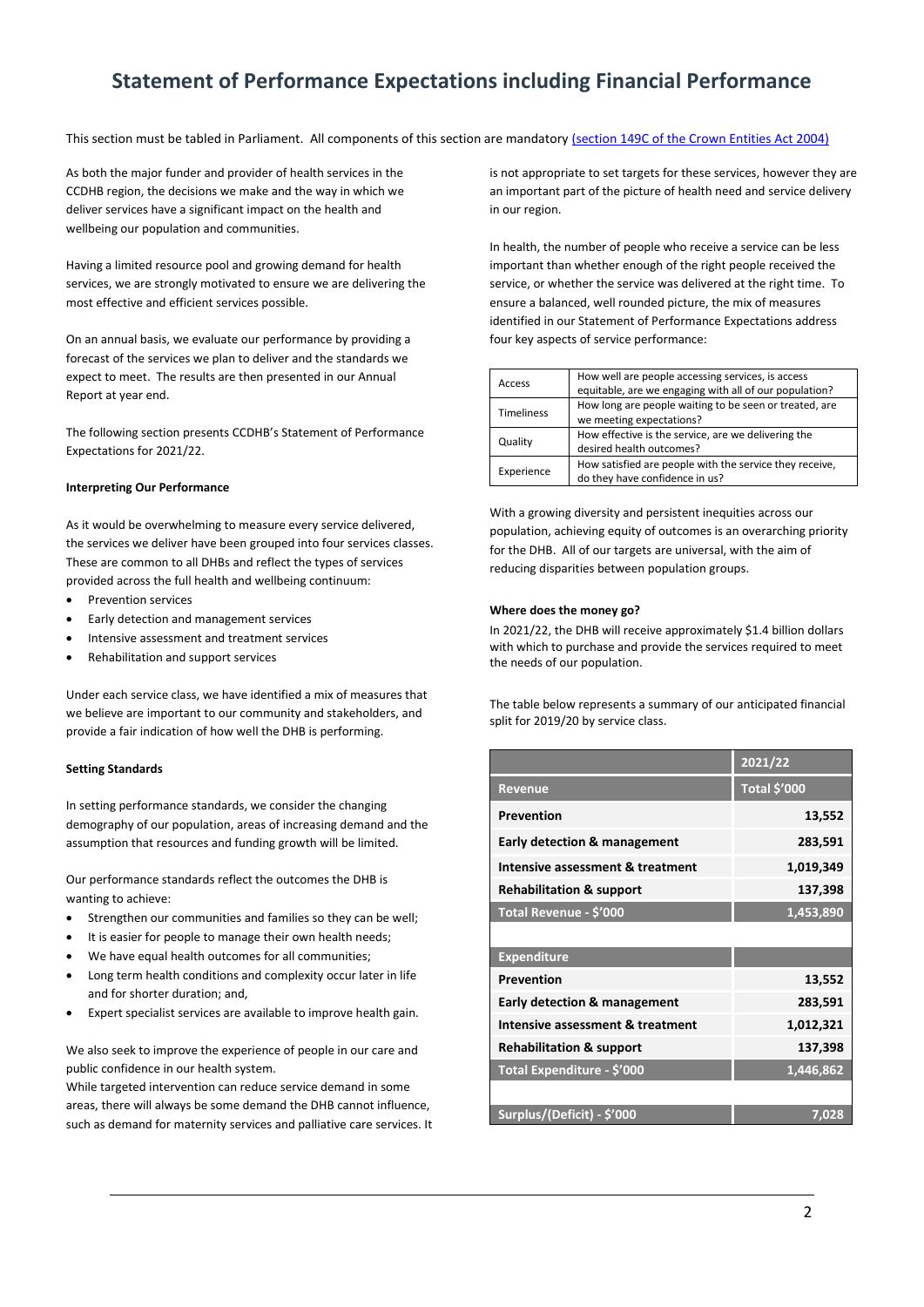### **Prevention Services**

### **Why are these services significant?**

Prevention services are publically funded services that promote and protect the health of the whole population or targeted populations. These services seek to address individual behaviours by targeting physical and social environments and norms that can influence and support people to make healthier choices and are, in this way, distinct from treatment services.

The four leading long-term conditions; cancer, cardiovascular disease, diabetes, and respiratory disease—make up 80% of the disease burden for our population. By supporting people to make healthier choices we can reduce the risk factors that contribute to these conditions. High-need population groups are also more likely to engage in risky behaviours, or live in environments less conducive to making healthier choices. Prevention services are therefore one of our foremost opportunities to target improvements in the health of high-need populations and reduce inequities in health status and health outcomes. Prevention services are designed to spread consistent messages to a large number of people and can therefore be a very cost-effective health intervention.

| <b>Immunisation Services</b>                                                                                                                                                                                                                            |                        |                                            |                                     |                                |
|---------------------------------------------------------------------------------------------------------------------------------------------------------------------------------------------------------------------------------------------------------|------------------------|--------------------------------------------|-------------------------------------|--------------------------------|
| These services reduce the transmission and impact of vaccine-<br>preventable diseases, both routinely and in response to specific<br>risk. Engagement in programmes and high coverage rates are<br>indicative of a well-coordinated, successful service | <b>Target Group</b>    | <b>CCDHB</b><br><b>Baseline</b><br>2019/10 | <b>CCDHB</b><br>Forecast<br>2020/21 | <b>CCDHB Target</b><br>2021/22 |
|                                                                                                                                                                                                                                                         | Māori                  | 87%                                        | 84%                                 |                                |
| % of eight month olds fully vaccinated                                                                                                                                                                                                                  | Pacific                | 91%                                        | 91%                                 | ≥95%                           |
|                                                                                                                                                                                                                                                         | Non-Māori, Non-Pacific | 96%                                        | 96%                                 |                                |
|                                                                                                                                                                                                                                                         | Total                  | 94%                                        | 93%                                 |                                |
|                                                                                                                                                                                                                                                         | Māori                  | 90%                                        | 85%                                 |                                |
| % of two year olds fully immunised                                                                                                                                                                                                                      | Pacific                | 93%                                        | 91%                                 | ≥95%                           |
|                                                                                                                                                                                                                                                         | Non-Māori, Non-Pacific | 95%                                        | 94%                                 |                                |
|                                                                                                                                                                                                                                                         | Total                  | 94%                                        | 92%                                 |                                |
| % of five year olds fully immunised                                                                                                                                                                                                                     | Māori                  | 91%                                        | 81%                                 | ≥95%                           |
|                                                                                                                                                                                                                                                         | Pacific                | 87%                                        | 88%                                 |                                |
|                                                                                                                                                                                                                                                         | Non-Māori, Non-Pacific | 91%                                        | 88%                                 |                                |
|                                                                                                                                                                                                                                                         | Total                  | 91%                                        | 87%                                 |                                |
|                                                                                                                                                                                                                                                         | Māori                  | 73%                                        | 72%                                 |                                |
|                                                                                                                                                                                                                                                         | Pacific                | 67%                                        | 55%                                 | 270%                           |
| % of children aged 11 years provided Boostrix vaccination                                                                                                                                                                                               | Non-Māori, Non-Pacific | 67%                                        | 73%                                 |                                |
|                                                                                                                                                                                                                                                         | Total                  | 68%                                        | 71%                                 |                                |
|                                                                                                                                                                                                                                                         | Māori                  | 62%                                        | 74%                                 |                                |
| % of children (girls and boys aged 12 years) provided HPV                                                                                                                                                                                               | Pacific                | 61%                                        | 70%                                 | 275%                           |
| vaccination (*one dose)                                                                                                                                                                                                                                 | Non-Māori, Non-Pacific | 67%                                        | 77%                                 |                                |
|                                                                                                                                                                                                                                                         | Total                  | 66%                                        | 76%                                 |                                |
|                                                                                                                                                                                                                                                         | Māori                  | 45%                                        | 61%                                 |                                |
| % of population aged 65 years and over immunised against                                                                                                                                                                                                | Pacific                | 64%                                        | 81%                                 | 275%                           |
| influenza                                                                                                                                                                                                                                               | Non-Māori, Non-Pacific | 58%                                        | 67%                                 |                                |
|                                                                                                                                                                                                                                                         | Total                  | 57%                                        | 67%                                 |                                |

| <b>Health Promotion Services</b>                                                                                                                                                                                                  |                        |                                            |                                     |                                |
|-----------------------------------------------------------------------------------------------------------------------------------------------------------------------------------------------------------------------------------|------------------------|--------------------------------------------|-------------------------------------|--------------------------------|
| These services inform people about risk, and support them to make<br>healthy choices. Success is evident through increased engagement,<br>which leads over time to more positive behaviour choices and a<br>healthier population. | <b>Target Group</b>    | <b>CCDHB</b><br><b>Baseline</b><br>2019/20 | <b>CCDHB</b><br>Forecast<br>2020/21 | <b>CCDHB Target</b><br>2021/22 |
|                                                                                                                                                                                                                                   | Māori                  | 43%                                        | 56%                                 |                                |
| % of infants fully or exclusively breastfed at 3 months                                                                                                                                                                           | Pacific                | 50%                                        | 40%                                 | ≥70%                           |
|                                                                                                                                                                                                                                   | Non-Māori, Non-Pacific | 67%                                        | 67%                                 |                                |
|                                                                                                                                                                                                                                   | Total                  | 62%                                        | 62%                                 |                                |
| % of four year olds identified as obese at their B4 School Check                                                                                                                                                                  | Māori                  | 92%                                        | 100%                                | ≥95%                           |
|                                                                                                                                                                                                                                   | Pacific                | 86%                                        | 95%                                 |                                |
| referred for family based nutrition, activity and lifestyle intervention                                                                                                                                                          | Non-Māori, Non-Pacific | 90%                                        | 88%                                 |                                |
|                                                                                                                                                                                                                                   | Total                  | 90%                                        | 93%                                 |                                |
|                                                                                                                                                                                                                                   | Māori                  | 11%                                        | 9%                                  |                                |
| % of PHO-enrolled patients who have quit smoking in the last 12                                                                                                                                                                   | Pacific                | 11%                                        | 10%                                 |                                |
| months                                                                                                                                                                                                                            | Non-Māori, Non-Pacific | 17%                                        | 13%                                 | ≥90%                           |
|                                                                                                                                                                                                                                   | Total                  | 12%                                        | 12%                                 |                                |
| % of PHO-enrolled patients who smoke and have been offered help to                                                                                                                                                                | Māori                  | 83%                                        | 81%                                 | ≥90%                           |
| quit by a health practitioner in the last 15 months                                                                                                                                                                               | Pacific                | 85%                                        | 83%                                 |                                |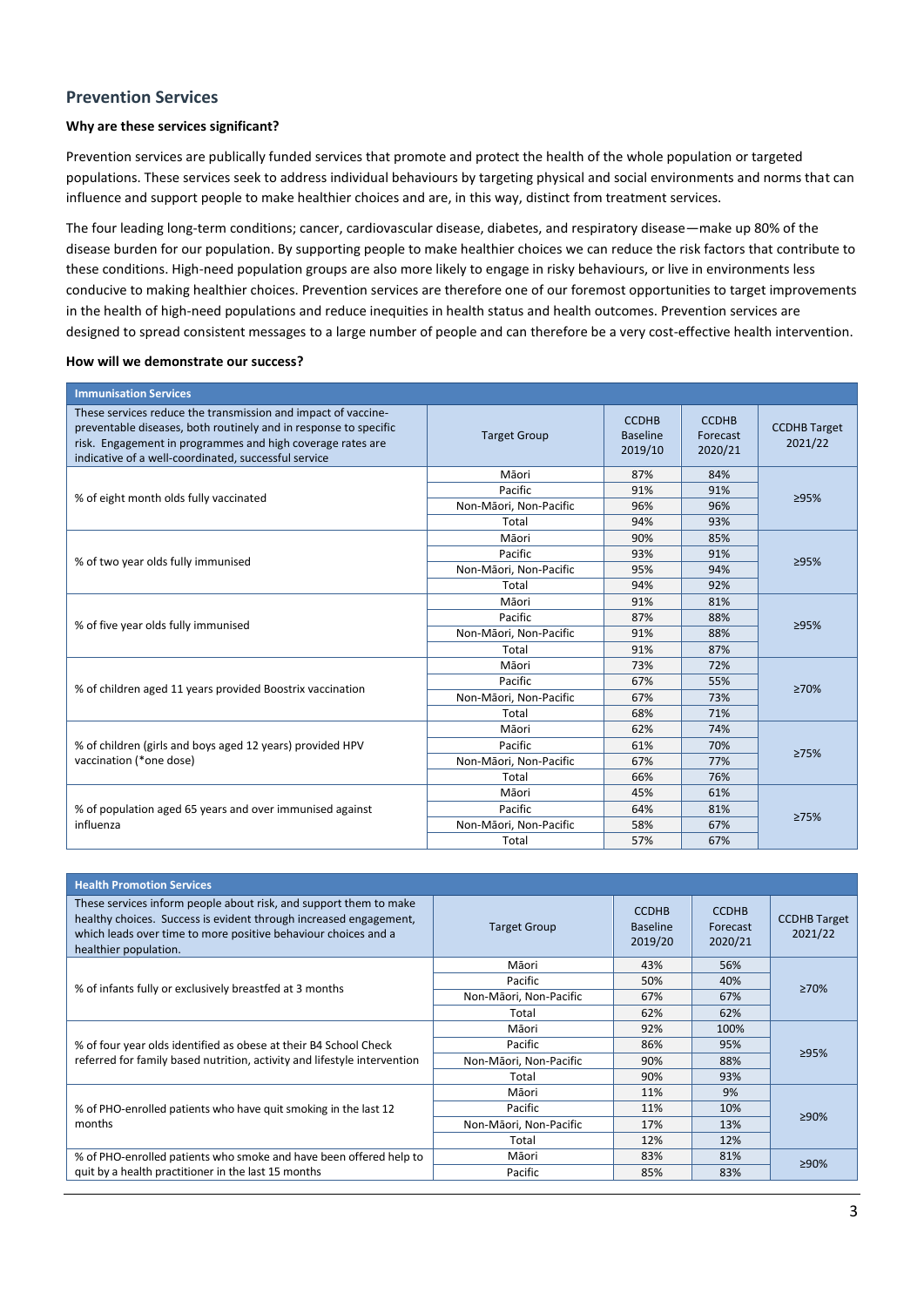|                                                                                                       | Non-Māori, Non-Pacific | 84%  | 82%  |      |
|-------------------------------------------------------------------------------------------------------|------------------------|------|------|------|
|                                                                                                       | Total                  | 84%  | 82%  |      |
| % of hospitalised smokers offered advice to help quit                                                 | Māori                  | 83%  | 82%  |      |
|                                                                                                       | Pacific                | 90%  | 86%  | ≥95% |
|                                                                                                       | Non-Māori, Non-Pacific | 78%  | 79%  |      |
|                                                                                                       | Total                  | 82%  | 81%  |      |
| % of pregnant women who identify as smokers upon<br>registration with a DHB midwife or Lead Maternity | Māori                  | 100% | 100% | ≥90% |
| Carer offered advice to quit                                                                          | Total                  | 100% | 100% |      |

| <b>Population-based Screening Services</b>                                                                                                                                                                                                   |                        |                                            |                                     |                                |
|----------------------------------------------------------------------------------------------------------------------------------------------------------------------------------------------------------------------------------------------|------------------------|--------------------------------------------|-------------------------------------|--------------------------------|
| These services help to identify people at risk of developing a long-<br>term condition and support earlier intervention and treatment.<br>Success is reflected by engagement in programmes and high<br>coverage rates across the population. | <b>Target Group</b>    | <b>CCDHB</b><br><b>Baseline</b><br>2019/20 | <b>CCDHB</b><br>Forecast<br>2020/21 | <b>CCDHB Target</b><br>2021/22 |
| % of eligible children receiving a B4 School Check                                                                                                                                                                                           | Māori                  | 60%                                        | 69%                                 |                                |
|                                                                                                                                                                                                                                              | Pacific                | 54%                                        | 80%                                 | ≥90%                           |
|                                                                                                                                                                                                                                              | Non-Māori, Non-Pacific | 70%                                        | 99%                                 |                                |
|                                                                                                                                                                                                                                              | Total                  | 62%                                        | 91%                                 |                                |
|                                                                                                                                                                                                                                              | Māori                  | 65%                                        | 66%                                 |                                |
| % of eligible women (25-69 years old) having cervical screening in                                                                                                                                                                           | Pacific                | 64%                                        | 64%                                 | ≥80%                           |
| the last 3 years                                                                                                                                                                                                                             | Non-Māori, Non-Pacific | 75%                                        | 75%                                 |                                |
|                                                                                                                                                                                                                                              | Total                  | 72%                                        | 73%                                 |                                |
|                                                                                                                                                                                                                                              | Māori                  | 67%                                        | 66%                                 |                                |
| % of eligible women (50-69 years old) having breast cancer screening<br>in the last 2 years                                                                                                                                                  | Pacific                | 70%                                        | 65%                                 | $\geq 70\%$                    |
|                                                                                                                                                                                                                                              | Non-Māori, Non-Pacific | 72%                                        | 71%                                 |                                |
|                                                                                                                                                                                                                                              | Total                  | 72%                                        | 70%                                 |                                |

### **Early Detection and Management Services**

### **Why are these services significant?**

The New Zealand health system is experiencing an increasing prevalence of long-term conditions; so-called because once diagnosed, people usually have them for the rest of their lives. Some population groups suffer from these conditions more than others and prevalence increases with age.

Our Health System Plan is designed to support people and whānau-led wellbeing with the system organised around two elements: People and Place. For most people, their general practice team is their first point of contact with health services and is vital as a point of continuity in improving the management of care for people with long-term conditions. By promoting regular engagement with primary and community services we are better able to support people to stay well, identify issues earlier, and reduce complications, acute illness and unnecessary hospital admissions. Our approach will be particularly effective where people have multiple conditions requiring ongoing intervention or support.

| <b>Oral Health Services</b>                                                                                                                                                                                                   |                        |                                            |                                     |                                |
|-------------------------------------------------------------------------------------------------------------------------------------------------------------------------------------------------------------------------------|------------------------|--------------------------------------------|-------------------------------------|--------------------------------|
| These services help people maintain healthy teeth and gums<br>and support lifelong health and wellbeing. High levels of<br>enrolment and timely access to treatment are indicative of an<br>accessible and efficient service. | <b>Target Group</b>    | <b>CCDHB</b><br><b>Baseline</b><br>2019/20 | <b>CCDHB</b><br>Forecast<br>2020/21 | <b>CCDHB Target</b><br>2021/22 |
| % of children under 5 years enrolled in DHB-funded dental<br>services                                                                                                                                                         | Māori                  | 72%                                        | 70%                                 |                                |
|                                                                                                                                                                                                                               | Pacific                | 84%                                        | 78%                                 | 295%                           |
|                                                                                                                                                                                                                               | Non-Māori, Non-Pacific | 104%                                       | 98%                                 |                                |
|                                                                                                                                                                                                                               | Total                  | 95%                                        | 90%                                 |                                |
|                                                                                                                                                                                                                               | Māori                  | 53%                                        | 53%                                 |                                |
| % of children caries free at 5 years                                                                                                                                                                                          | Pacific                | 43%                                        | 47%                                 | $\geq 71\%$                    |
|                                                                                                                                                                                                                               | Non-Māori, Non-Pacific | 78%                                        | 78%                                 |                                |
|                                                                                                                                                                                                                               | Total                  | 71%                                        | 71%                                 |                                |
|                                                                                                                                                                                                                               | Māori                  | 0.27                                       | 0.73                                |                                |
| Ratio of mean decayed, missing, filled teeth (DMFT) at year 8                                                                                                                                                                 | Pacific                | 0.26                                       | 0.90                                | $≤0.43$                        |
|                                                                                                                                                                                                                               | Non-Māori, Non-Pacific | 0.35                                       | 0.41                                |                                |
|                                                                                                                                                                                                                               | Total                  | 0.33                                       | 0.51                                |                                |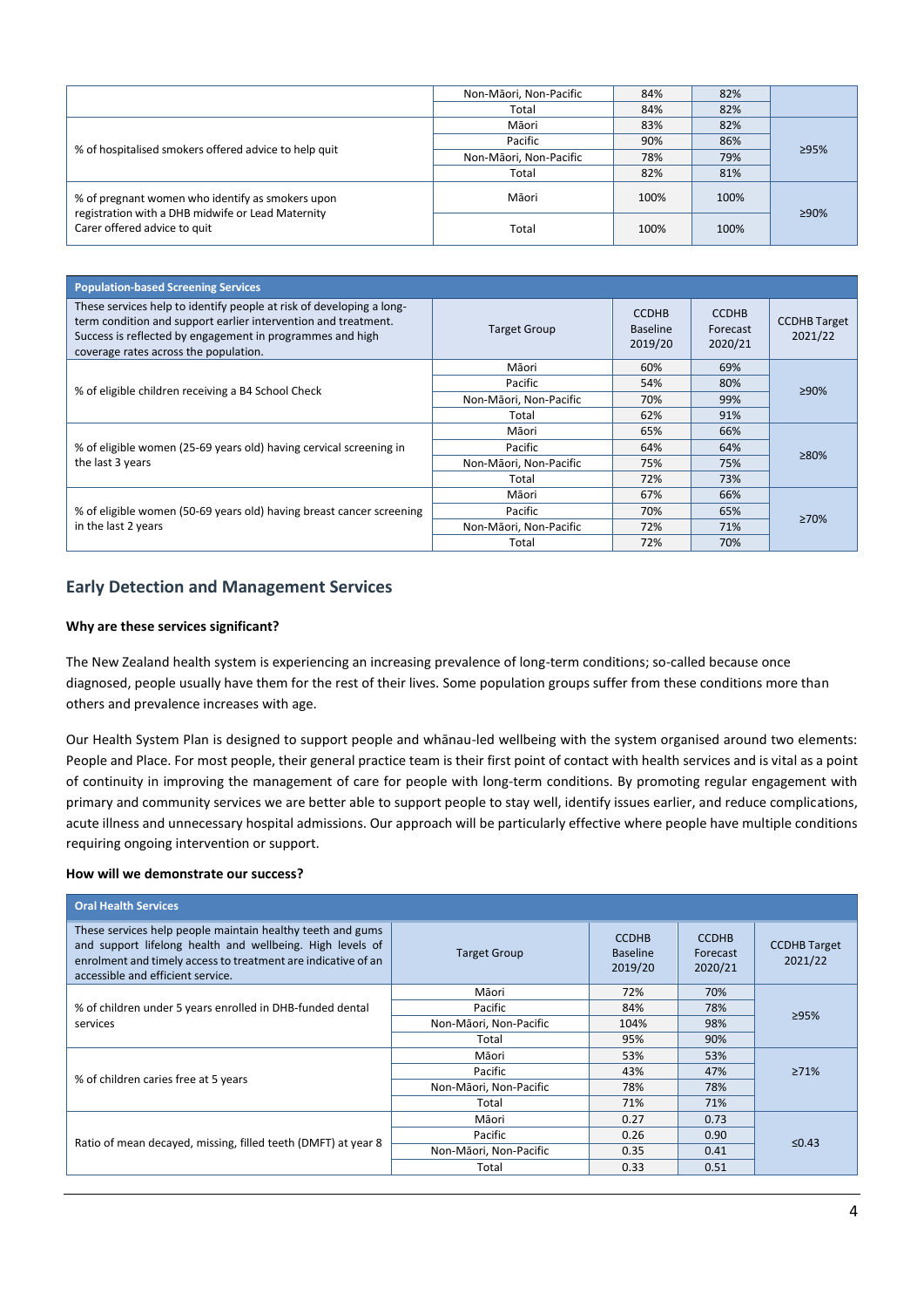| % of children (0-12) enrolled in DHB oral health services<br>overdue for their scheduled examinations | Māori                  | 8%  | 25% |      |
|-------------------------------------------------------------------------------------------------------|------------------------|-----|-----|------|
|                                                                                                       | Pacific                | 7%  | 19% | ≤10% |
|                                                                                                       | Non-Māori, Non-Pacific | 5%  | 26% |      |
|                                                                                                       | Total                  | 6%  | 25% |      |
| % of adolescents accessing DHB-funded dental services                                                 | Māori                  | 56% | 63% |      |
|                                                                                                       | Pacific                | 72% | 74% | ≥85% |
|                                                                                                       | Non-Māori, Non-Pacific | 83% | 77% |      |
|                                                                                                       | Total                  | 77% | 74% |      |

| <b>Primary Care Services</b>                                                                                                                                                                                                                              |                        |                                            |                                     |                                   |
|-----------------------------------------------------------------------------------------------------------------------------------------------------------------------------------------------------------------------------------------------------------|------------------------|--------------------------------------------|-------------------------------------|-----------------------------------|
| These services support people to maintain and manage their health<br>and wellbeing and avoid unnecessary hospital admissions. High levels<br>of enrolment and engagement with general practice are indicative of<br>an accessible and responsive service. | <b>Target Group</b>    | <b>CCDHB</b><br><b>Baseline</b><br>2019/20 | <b>CCDHB</b><br>Forecast<br>2020/21 | <b>CCDHB</b><br>Target<br>2021/22 |
|                                                                                                                                                                                                                                                           | Māori                  | 65%                                        | 70%                                 |                                   |
| % of newborn enrolment with general practice by three months of age                                                                                                                                                                                       | Pacific                | 78%                                        | 94%                                 | 285%                              |
|                                                                                                                                                                                                                                                           | Non-Māori, Non-Pacific | 101%                                       | 100%                                |                                   |
|                                                                                                                                                                                                                                                           | Total                  | 91%                                        | 93%                                 |                                   |
|                                                                                                                                                                                                                                                           | Māori                  | 89%                                        | 87%                                 |                                   |
| % of the DHB-domiciled population that is enrolled in a PHO                                                                                                                                                                                               | Pacific                | 100%                                       | 96%                                 | ≥95%                              |
|                                                                                                                                                                                                                                                           | Non-Māori, Non-Pacific | 91%                                        | 93%                                 |                                   |
|                                                                                                                                                                                                                                                           | Total                  | 92%                                        | 93%                                 |                                   |
|                                                                                                                                                                                                                                                           | Māori                  | 50%                                        | 48%                                 | 265%                              |
| % of people with diabetes aged 15-74 years enrolled with a PHO who                                                                                                                                                                                        | Pacific                | 44%                                        | 45%                                 |                                   |
| latest HbA1c in the last 12 months was <= 64 mmol/mol                                                                                                                                                                                                     | Non-Māori, Non-Pacific | 59%                                        | 65%                                 |                                   |
|                                                                                                                                                                                                                                                           | Total                  | 55%                                        | 59%                                 |                                   |
|                                                                                                                                                                                                                                                           | Māori                  | 5,833                                      | 5,230                               |                                   |
| Avoidable hospital admission rate for children aged 0-4 (per 100,000                                                                                                                                                                                      | Pacific                | 9,577                                      | 7,619                               | Refer to                          |
| people)                                                                                                                                                                                                                                                   | Non-Māori, Non-Pacific | 4,033                                      | 3,463                               | <b>SLM Plan</b>                   |
|                                                                                                                                                                                                                                                           | Total                  | 4,991                                      | 4,456                               |                                   |
|                                                                                                                                                                                                                                                           | Māori                  | 6,308                                      | 6,009                               |                                   |
| Avoidable hospital admission rate for adults aged 45-64 (per 100,000                                                                                                                                                                                      | Pacific                | 7,409                                      | 7,136                               | ≤2,655                            |
| people)                                                                                                                                                                                                                                                   | Non-Māori, Non-Pacific | 2,460                                      | 2,307                               |                                   |
|                                                                                                                                                                                                                                                           | Total                  | 3,100                                      | 2,941                               |                                   |
|                                                                                                                                                                                                                                                           | Māori                  | 17.2                                       | 14.7                                |                                   |
| Rate of hospitalisations potentially related to housing conditions per                                                                                                                                                                                    | Pacific                | 21.3                                       | 16.5                                | $\leq 7.2$                        |
| 1,000 population for children under 15 years age                                                                                                                                                                                                          | Non-Māori, Non-Pacific | 7.2                                        | 6.6                                 |                                   |
|                                                                                                                                                                                                                                                           | Total                  | 10.6                                       | 9.3                                 |                                   |
| Primary Care Patient Experience scores                                                                                                                                                                                                                    |                        |                                            |                                     | Refer to<br><b>SLM Plan</b>       |

| <b>Pharmacy Services</b>                                                                                                                                                                                                                                                                                           |                        |                                            |                                     |                                   |
|--------------------------------------------------------------------------------------------------------------------------------------------------------------------------------------------------------------------------------------------------------------------------------------------------------------------|------------------------|--------------------------------------------|-------------------------------------|-----------------------------------|
| These are services which a health professional uses to help diagnose<br>or monitor a health condition. While largely demand driven, timely<br>access to services enables improved clinical decision-making and<br>reduces unnecessary delays in treatment, and is therefore indicative<br>of a successful service. | <b>Target Group</b>    | <b>CCDHB</b><br><b>Baseline</b><br>2019/20 | <b>CCDHB</b><br>Forecast<br>2020/21 | <b>CCDHB</b><br>Target<br>2021/22 |
| Age-standardised rate of initial prescription items dispensed per<br>1,000 population                                                                                                                                                                                                                              | Māori                  | 7,634                                      | 7,401                               |                                   |
|                                                                                                                                                                                                                                                                                                                    | Pacific                | 8,177                                      | 7,797                               |                                   |
|                                                                                                                                                                                                                                                                                                                    | Non-Māori, Non-Pacific | 6,744                                      | 6,324                               |                                   |
|                                                                                                                                                                                                                                                                                                                    | Total                  | 8,300                                      | 7,955                               |                                   |
|                                                                                                                                                                                                                                                                                                                    | Māori                  | 200                                        | 259                                 | $\geq$ 159                        |
| Patients registered with CPAMS per 1,000 people dispensed warfarin                                                                                                                                                                                                                                                 | Pacific                | 230                                        | 237                                 |                                   |
|                                                                                                                                                                                                                                                                                                                    | Non-Māori, Non-Pacific | 159                                        | 256                                 |                                   |
|                                                                                                                                                                                                                                                                                                                    | Total                  | 171                                        | 226                                 |                                   |
|                                                                                                                                                                                                                                                                                                                    | Māori                  | 19                                         | 19                                  |                                   |
| LTC registrations per 1,000 people                                                                                                                                                                                                                                                                                 | Pacific                | 30                                         | 31                                  | $>21$                             |
|                                                                                                                                                                                                                                                                                                                    | Non-Māori, Non-Pacific | 21                                         | 23                                  |                                   |
|                                                                                                                                                                                                                                                                                                                    | Total                  | 21                                         | 23                                  |                                   |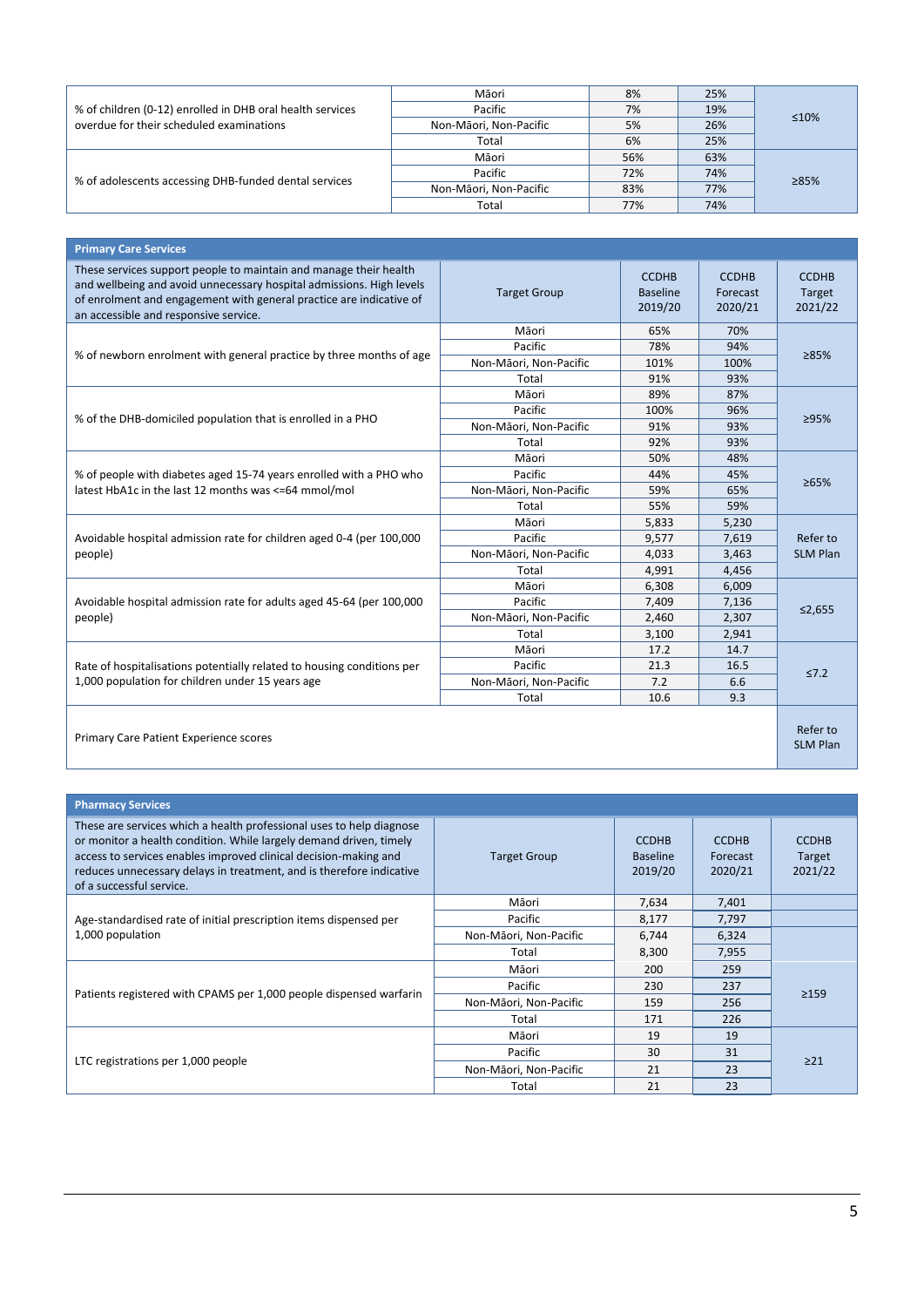### **Intensive Assessment and Treatment Services**

### *Why are these services significant?*

Intensive assessment and treatment services are more complex services provided by specialists and health professionals working closely together. They are usually provided in hospital settings, which enables the co-location of expertise and equipment. A proportion of these services are delivered in response to acute events; others are planned, and access is determined by clinical triage, capacity, treatment thresholds and national service coverage agreements.

Timely access to intensive assessment and treatment can significantly improve people's quality of life through corrective action and is crucial to improving survival rates for complex illness such as cancer. Responsive services and timely access to treatment also enable people to establish more stable lives, and result in improved confidence in the health system.

As a provider of specialist services, the DHB is committed to ensuring the quality of its service provision. Adverse events and delays in treatment, as well as causing harm to patients, drive unnecessary costs. Improved processes will support patient safety, reduce the number of events causing injury or harm, and improve health outcomes for our population.

| <b>Maternity Services</b>                                                                                                                                                                                                                                       |                        |                                            |                                     |                                   |
|-----------------------------------------------------------------------------------------------------------------------------------------------------------------------------------------------------------------------------------------------------------------|------------------------|--------------------------------------------|-------------------------------------|-----------------------------------|
| These services are provided to women and their families through<br>pre-conception, pregnancy, childbirth and the early months of a<br>baby's life. Demand driven, service utilisation is monitored to ensure<br>services are accessible and responsive to need. | <b>Target Group</b>    | <b>CCDHB</b><br><b>Baseline</b><br>2019/20 | <b>CCDHB</b><br>Forecast<br>2020/21 | <b>CCDHB</b><br>Target<br>2021/22 |
|                                                                                                                                                                                                                                                                 | Māori                  | 14%                                        | 18%                                 |                                   |
| % of maternity deliveries made in Primary Birthing Units                                                                                                                                                                                                        | Pacific                | 19%                                        | 14%                                 | 10%                               |
|                                                                                                                                                                                                                                                                 | Non-Māori, Non-Pacific | 7%                                         | 7%                                  |                                   |
|                                                                                                                                                                                                                                                                 | Total                  | 9%                                         | 9%                                  |                                   |

| <b>Acute and Urgent Services</b>                                                                                                                                                                                                                                                                                                                             |                        |                                            |                                     |                                                              |
|--------------------------------------------------------------------------------------------------------------------------------------------------------------------------------------------------------------------------------------------------------------------------------------------------------------------------------------------------------------|------------------------|--------------------------------------------|-------------------------------------|--------------------------------------------------------------|
| These are services delivered in response to accidents or illnesses that<br>have an abrupt onset or progress rapidly. While largely demand<br>driven, not all acute events require hospital treatment. Because early<br>intervention can reduce the impact of the event, multiple options and<br>shorter waiting times are indicative of a responsive system. | <b>Target Group</b>    | <b>CCDHB</b><br><b>Baseline</b><br>2019/20 | <b>CCDHB</b><br>Forecast<br>2020/21 | <b>CCDHB Target</b><br>2021/22                               |
| Number of POACs delivered in community settings across 2DHB                                                                                                                                                                                                                                                                                                  | Total                  | 902                                        | 1,111                               | $\geq 1,111$                                                 |
| Number of Community Acute Response Packages provided in CCDHB                                                                                                                                                                                                                                                                                                | Total                  | 279                                        | 272                                 | $\geq$ 279                                                   |
|                                                                                                                                                                                                                                                                                                                                                              | Māori                  | 2,849                                      | 2,526                               | ≥2,849                                                       |
| Number of zero-fee consultations at after-hours services by children                                                                                                                                                                                                                                                                                         | Pacific                | 2,837                                      | 1,606                               | ≥2,837                                                       |
| under 14 years                                                                                                                                                                                                                                                                                                                                               | Non-Māori, Non-Pacific | 10,432                                     | 19,192                              | $\geq 10,432$                                                |
|                                                                                                                                                                                                                                                                                                                                                              | Total                  | 16,118                                     | 23,324                              | $\geq 16,118$                                                |
|                                                                                                                                                                                                                                                                                                                                                              | Māori                  | 211                                        | 198                                 | ≤143                                                         |
| Age-standardised ED presentation rate per 1,000 population in sub-                                                                                                                                                                                                                                                                                           | Pacific                | 246                                        | 206                                 |                                                              |
| regional hospitals                                                                                                                                                                                                                                                                                                                                           | Non-Māori, Non-Pacific | 143                                        | 146                                 |                                                              |
|                                                                                                                                                                                                                                                                                                                                                              | Total                  | 156                                        | 154                                 |                                                              |
|                                                                                                                                                                                                                                                                                                                                                              | Māori                  | 76%                                        | 68%                                 |                                                              |
| % of patients admitted, discharged or transferred from ED within 6                                                                                                                                                                                                                                                                                           | Pacific                | 74%                                        | 68%                                 |                                                              |
| hours                                                                                                                                                                                                                                                                                                                                                        | Non-Māori, Non-Pacific | 78%                                        | 69%                                 | ≥95%                                                         |
|                                                                                                                                                                                                                                                                                                                                                              | Total                  | 78%                                        | 69%                                 |                                                              |
| Standardised acute readmission rate within 28 days                                                                                                                                                                                                                                                                                                           | Total                  | 12.4%                                      | 11.4%                               | <b>Planned Care</b><br><b>Funding</b><br>Schedule<br>2021/22 |

| <b>Elective &amp; Arranged Services</b>                                                                                                                                                                                                                              |                     |                                            |                                     |                                                              |  |  |  |
|----------------------------------------------------------------------------------------------------------------------------------------------------------------------------------------------------------------------------------------------------------------------|---------------------|--------------------------------------------|-------------------------------------|--------------------------------------------------------------|--|--|--|
| These are medical and surgical services provided for people who do<br>not need immediate hospital treatment, where their assessment or<br>treatment is booked or arranged. Maintaining access while reducing<br>waiting times is indicative of an efficient service. | <b>Target Group</b> | <b>CCDHB</b><br><b>Baseline</b><br>2019/20 | <b>CCDHB</b><br>Forecast<br>2020/21 | <b>CCDHB</b><br>Target<br>2021/22                            |  |  |  |
| Number of planned care interventions – inpatient surgical discharges                                                                                                                                                                                                 | Total               | 10.212                                     | 10,918                              | <b>Planned Care</b><br><b>Funding</b><br>Schedule<br>2021/22 |  |  |  |
| Number of planned care interventions – minor procedures                                                                                                                                                                                                              | Total               | 5.008                                      | 6,682                               | <b>Planned Care</b><br><b>Funding</b>                        |  |  |  |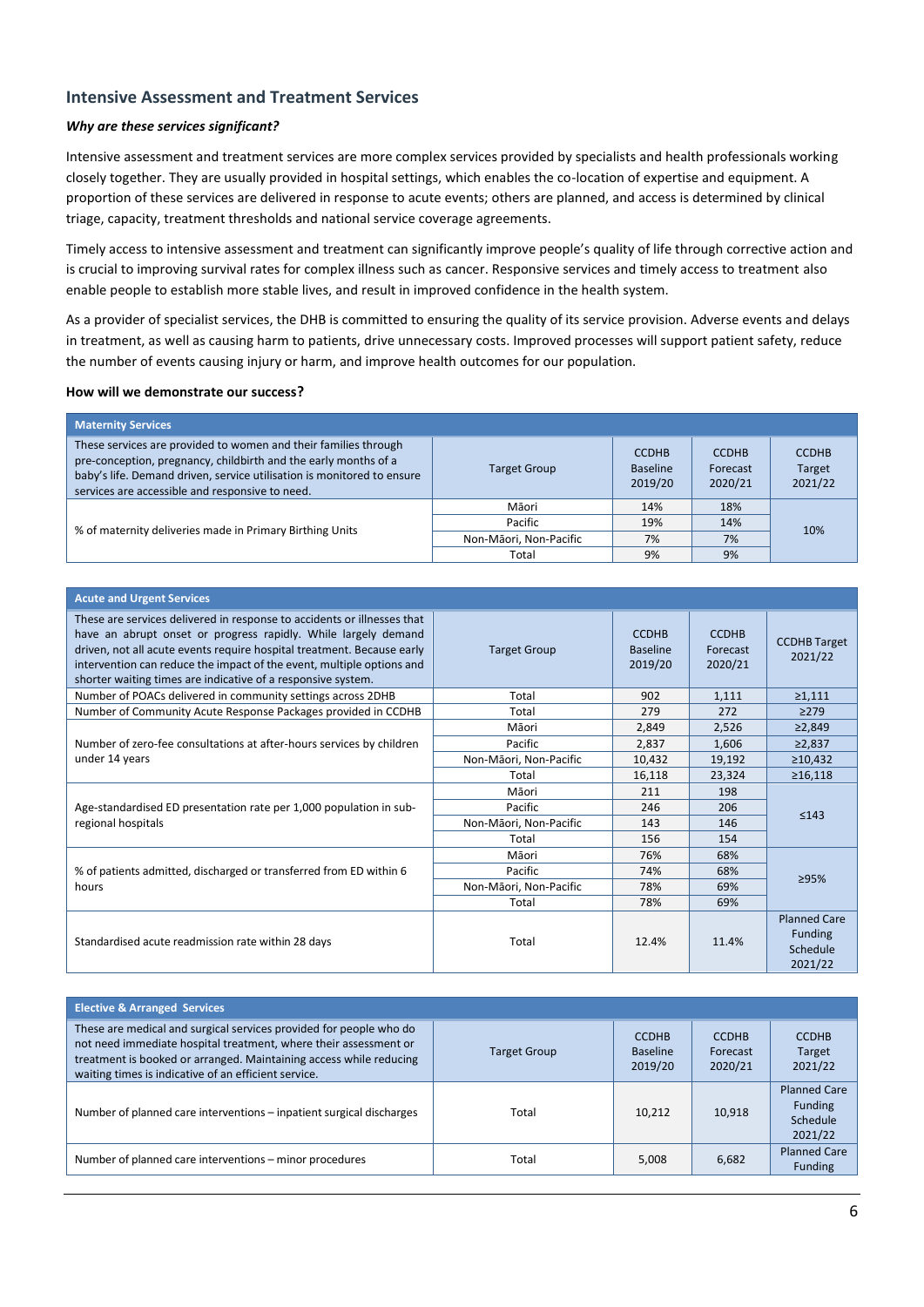|                                                                                                                                              |                        |           |       | Schedule<br>2021/22 |
|----------------------------------------------------------------------------------------------------------------------------------------------|------------------------|-----------|-------|---------------------|
| % of patients given a commitment to treatment but not treated<br>within four months                                                          | Total                  | 22.9%     | 17.8% | 0%                  |
|                                                                                                                                              | Māori                  | <b>NA</b> | 13.1% | <b>Planned Care</b> |
| % of "DNA" (did not attend) appointments for FSA (first specialist)                                                                          | Pacific                | <b>NA</b> | 14.5% | <b>Funding</b>      |
| appointments)                                                                                                                                | Non-Māori, Non-Pacific | <b>NA</b> | 4.1%  | Schedule            |
|                                                                                                                                              | Total                  | <b>NA</b> | 6.0%  | 2021/22             |
| % of patients waiting longer than four months for their first specialist<br>assessment                                                       | Total                  | 12.7%     | 3.9%  | 0%                  |
|                                                                                                                                              | Māori                  | 63%       | 82%   |                     |
| % of patients with a high suspicion of cancer and a need to be seen<br>within two weeks that received their first cancer treatment (or other | Pacific                | 38%       | 60%   | ≥90%                |
| management) within 62 days of being referred                                                                                                 | Non-Māori, Non-Pacific | 76%       | 84%   |                     |
|                                                                                                                                              | Total                  | 73%       | 84%   |                     |
| % of patients receiving their first cancer treatment (or other<br>management) within 31 days from date of decision-to-treat                  | Total                  | 91%       | 90%   | 285%                |

## **Mental health, addictions and wellbeing services**

| These are services for those most severely affected by mental<br>illness and/or addictions who require specialist intervention<br>and treatment. Reducing waiting times, while meeting an<br>increasing demand for services, is indicative of a responsive and<br>efficient service. |                           | <b>Target Group</b>    | <b>CCDHB</b><br><b>Baseline</b><br>2019/20 | <b>CCDHB Forecast</b><br>2020/21 | <b>CCDHB</b><br>Target<br>2021/22 |
|--------------------------------------------------------------------------------------------------------------------------------------------------------------------------------------------------------------------------------------------------------------------------------------|---------------------------|------------------------|--------------------------------------------|----------------------------------|-----------------------------------|
|                                                                                                                                                                                                                                                                                      |                           | Māori                  | 7.2%                                       | 7.1%                             |                                   |
| <b>Mental Health Access Rates</b>                                                                                                                                                                                                                                                    |                           | Pacific                | 3.4%                                       | 3.5%                             | >3.0                              |
|                                                                                                                                                                                                                                                                                      |                           | Non-Māori, Non-Pacific | 3.0%                                       | 3.0%                             |                                   |
|                                                                                                                                                                                                                                                                                      |                           | Total                  | 3.5%                                       | 3.5%                             |                                   |
|                                                                                                                                                                                                                                                                                      |                           | Māori                  | 85%                                        | 83%                              |                                   |
|                                                                                                                                                                                                                                                                                      | Mental health             | Pacific                | 89%                                        | 86%                              |                                   |
|                                                                                                                                                                                                                                                                                      | services                  | Non-Māori, Non-Pacific | 82%                                        | 83%                              | ≥95%                              |
| % of patients 0-19 referred to non-                                                                                                                                                                                                                                                  |                           | Total                  | 83%                                        | 83%                              |                                   |
| urgent child & adolescent services that<br>were seen within eight weeks:                                                                                                                                                                                                             | <b>Addiction services</b> | Māori                  | 94%                                        | 93%                              |                                   |
|                                                                                                                                                                                                                                                                                      |                           | Pacific                | 89%                                        | 94%                              |                                   |
|                                                                                                                                                                                                                                                                                      |                           | Non-Māori, Non-Pacific | 92%                                        | 94%                              |                                   |
|                                                                                                                                                                                                                                                                                      |                           | Total                  | 92%                                        | 93%                              |                                   |
|                                                                                                                                                                                                                                                                                      |                           | Māori                  | 62%                                        | 72%                              |                                   |
|                                                                                                                                                                                                                                                                                      | 7 days prior to the       | Pacific                | 65%                                        | 70%                              |                                   |
| % of people admitted to an acute                                                                                                                                                                                                                                                     | day of admission          | Non-Māori, Non-Pacific | 68%                                        | 81%                              | 275%                              |
| mental health inpatient service that                                                                                                                                                                                                                                                 |                           | Total                  | 66%                                        | 76%                              |                                   |
| were seen by mental health community                                                                                                                                                                                                                                                 |                           | Māori                  | 79%                                        | 86%                              |                                   |
| team:                                                                                                                                                                                                                                                                                | 7 days following the      | Pacific                | 71%                                        | 86%                              |                                   |
|                                                                                                                                                                                                                                                                                      | day of discharge          | Non-Māori, Non-Pacific | 82%                                        | 80%                              | ≥90%                              |
|                                                                                                                                                                                                                                                                                      |                           | Total                  | 80%                                        | 83%                              |                                   |
|                                                                                                                                                                                                                                                                                      |                           | Community              | 48%                                        | 50%                              |                                   |
| % of clients with a transition (discharge) plan                                                                                                                                                                                                                                      |                           | Inpatient              | 74%                                        | 70%                              | ≥95%                              |
| % of clients with a wellness plan                                                                                                                                                                                                                                                    |                           | Community              | 43%                                        | 46%                              | ≥95%                              |
| Rate of Māori under the Mental Health Act: Section 29<br>community treatment orders                                                                                                                                                                                                  |                           | Māori                  | 495                                        | 523                              | Reduce by<br>10%                  |

| Quality, safety and patient experience                                                                                                                                                                                           |                     |                                            |                                     |                                |  |
|----------------------------------------------------------------------------------------------------------------------------------------------------------------------------------------------------------------------------------|---------------------|--------------------------------------------|-------------------------------------|--------------------------------|--|
| These quality and patient safety measures are national markers<br>championed and monitored by the NZ Health Quality & Safety<br>Commission. High compliance levels indicate quality processes and<br>strong clinical engagement. | <b>Target Group</b> | <b>CCDHB</b><br><b>Baseline</b><br>2019/20 | <b>CCDHB</b><br>Forecast<br>2020/21 | <b>CCDHB Target</b><br>2021/22 |  |
| Rate of in-hospital falls with fractured neck of femur, per 100,000<br>admissions                                                                                                                                                | Total               | 7.1                                        | 6.7                                 | $\leq$ 5                       |  |
| Rate of staphylococcus aureus bacteraemia, per 1,000 bed days                                                                                                                                                                    | Total               | 0.15                                       | 0.15                                | $\leq 0.1$                     |  |
| Rate of surgical site infections for hip and knee operations, per 100<br>procedures                                                                                                                                              | Total               | 1.7                                        | 3.4                                 | $\Omega$                       |  |
| Rate of in-hospital cardiopulmonary arrests in adult inpatient<br>wards, per 1,000 admissions                                                                                                                                    | Total               | 1.3                                        | 0.8                                 | $\leq 1.2$                     |  |
| Rate of rapid response escalations, per 1000 admissions                                                                                                                                                                          | Total               | 47.2                                       | 46.9                                | $\leq 47$                      |  |
| Rates of deep vein thrombosis/pulmonary embolus                                                                                                                                                                                  | Total               | 49                                         | 48                                  | $\leq 48$                      |  |
| The weighted average score in the Inpatient Experience Survey by<br>domain                                                                                                                                                       | Refer to SLM plan   |                                            |                                     |                                |  |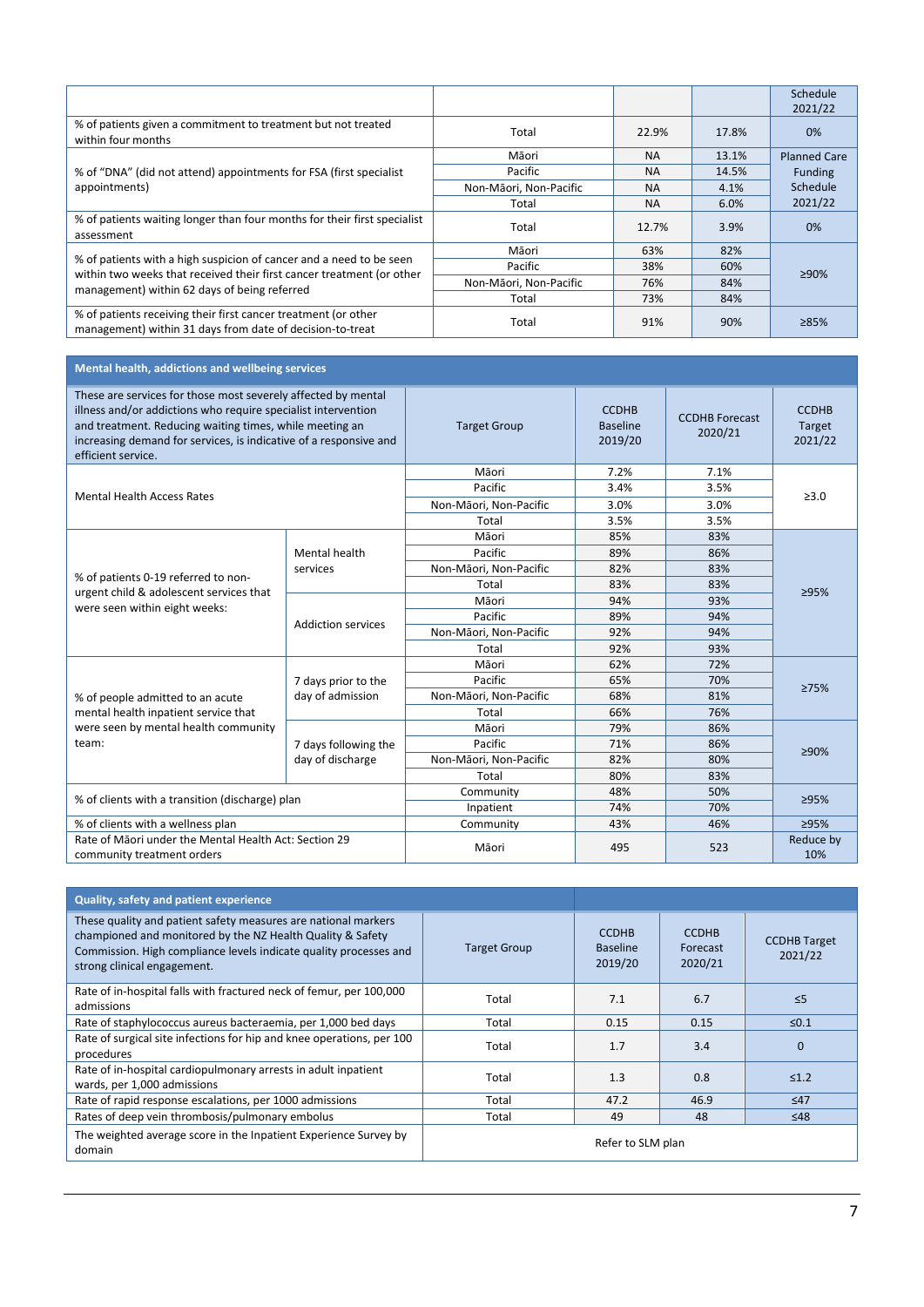### **Rehabilitation and Support Services**

### **Why are these services significant?**

Rehabilitation and support services provide people with the assistance they need to live safely and independently in their own homes or regain functional ability after a health related event. These services are considered to provide people with a much higher quality of life as a result of people being able to stay active and positively connected to their communities. This is evidenced by less dependence on hospital and residential services and a reduction in acute illness, crisis or deterioration leading to acute admission or readmission into our hospitals.

Even when returning to full health is not possible, timely access to responsive support services enables people to maximise their independence. In preventing deterioration, acute illness or crisis, these services have a major impact on the sustainability of our health system by reducing acute demand, unnecessary ED presentations and the need for more complex interventions. These services also support patient flow by enabling people to go home from hospital earlier.

Support services also include palliative care for people who have end-of-life conditions. It is important that they and their families are appropriately supported, so that the person is able to live comfortably and have their needs met in a holistic and respectful way, without undue pain and suffering.

| <b>Disability Support Services</b>                                                                                                                                                                                                              |                     |                                            |                                  |                                   |
|-------------------------------------------------------------------------------------------------------------------------------------------------------------------------------------------------------------------------------------------------|---------------------|--------------------------------------------|----------------------------------|-----------------------------------|
| These services support people with disabilities to find solutions to<br>support their engagement in health services. Success is measured<br>by responsive services that support people with disabilities and<br>consumer-clinician partnership. | <b>Target Group</b> | <b>CCDHB</b><br><b>Baseline</b><br>2019/20 | <b>CCDHB Forecast</b><br>2020/21 | <b>CCDHB</b><br>Target<br>2021/22 |
| % of hospital staff that have completed the Disability<br>Responsiveness eLearning Module                                                                                                                                                       | Total               | <b>NA</b>                                  | 6.8%                             | 80%                               |

| <b>Home-based and Community Support Services</b>                                                                                                                                                                                                                             |                        |                                  |                                  |                                   |  |
|------------------------------------------------------------------------------------------------------------------------------------------------------------------------------------------------------------------------------------------------------------------------------|------------------------|----------------------------------|----------------------------------|-----------------------------------|--|
| These services aim to restore or maximise<br>people's health or functional ability, following a<br>health-related event such as a fall, heart attack or<br>stroke. Largely demand-driven, success is<br>measured through appropriate service referral<br>following an event. | <b>Target Group</b>    | <b>CCDHB Baseline</b><br>2019/20 | <b>CCDHB</b> Forecast<br>2020/21 | <b>CCDHB</b><br>Target<br>2021/22 |  |
|                                                                                                                                                                                                                                                                              | Māori                  | 93%                              | 91%                              |                                   |  |
| % of people 75+ living in their own home                                                                                                                                                                                                                                     | Pacific                | 93%                              | 93%                              | 94%                               |  |
|                                                                                                                                                                                                                                                                              | Non-Māori, Non-Pacific | 94%                              | 91%                              |                                   |  |
|                                                                                                                                                                                                                                                                              | Total                  | 94%                              | 91%                              |                                   |  |
|                                                                                                                                                                                                                                                                              | Māori                  | 1,930                            | 1,803                            |                                   |  |
| Acute bed day rate per 1000 for people 75+                                                                                                                                                                                                                                   | Pacific                | 1,893                            | 2,011                            |                                   |  |
|                                                                                                                                                                                                                                                                              | Non-Māori, Non-Pacific | 1,670                            | 1,499                            | ≤1,670                            |  |
|                                                                                                                                                                                                                                                                              | Total                  | 1,695                            | 1,527                            |                                   |  |
|                                                                                                                                                                                                                                                                              | Māori                  | 11.6%                            | 11.2%                            |                                   |  |
| Standardised acute readmission rate for people                                                                                                                                                                                                                               | Pacific                | 8.3%                             | 10.2%                            | ≤12.3%                            |  |
| $75+$                                                                                                                                                                                                                                                                        | Non-Māori, Non-Pacific | 12.3%                            | 11.5%                            |                                   |  |
|                                                                                                                                                                                                                                                                              | Total                  | 12.1%                            | 11.4%                            |                                   |  |
|                                                                                                                                                                                                                                                                              | Māori                  | C                                | $C_{\cdot}$                      |                                   |  |
| Rate of hip (neck of femur) fractures due to a fall                                                                                                                                                                                                                          | Pacific                | $C_{\cdot}$                      | $C_{\cdot}$                      |                                   |  |
| per 1,000 people 50+                                                                                                                                                                                                                                                         | Non-Māori, Non-Pacific | $C_{\cdot}$                      | 2.6                              | $\leq 2.6$                        |  |
|                                                                                                                                                                                                                                                                              | Total                  | 2.5                              | 2.1                              |                                   |  |

| <b>Aged Residential Care Services</b>                                                                                                                                                                                                                                                                                               |                     |                                            |                                     |                                |
|-------------------------------------------------------------------------------------------------------------------------------------------------------------------------------------------------------------------------------------------------------------------------------------------------------------------------------------|---------------------|--------------------------------------------|-------------------------------------|--------------------------------|
| With an ageing population, demand for aged related care (ARC) is<br>expected to increase, but a reduction in demand for lower-level<br>residential care is indicative of more people being successfully<br>supported for longer in their own homes. The DHB subsidises ARC for<br>people who meet the national thresholds for care. | <b>Target Group</b> | <b>CCDHB</b><br><b>Baseline</b><br>2019/20 | <b>CCDHB</b><br>Forecast<br>2020/21 | <b>CCDHB Target</b><br>2021/22 |
| % of residential care providers meeting four year certification<br>standards                                                                                                                                                                                                                                                        | Total               | 59%                                        | 43%                                 | 95%                            |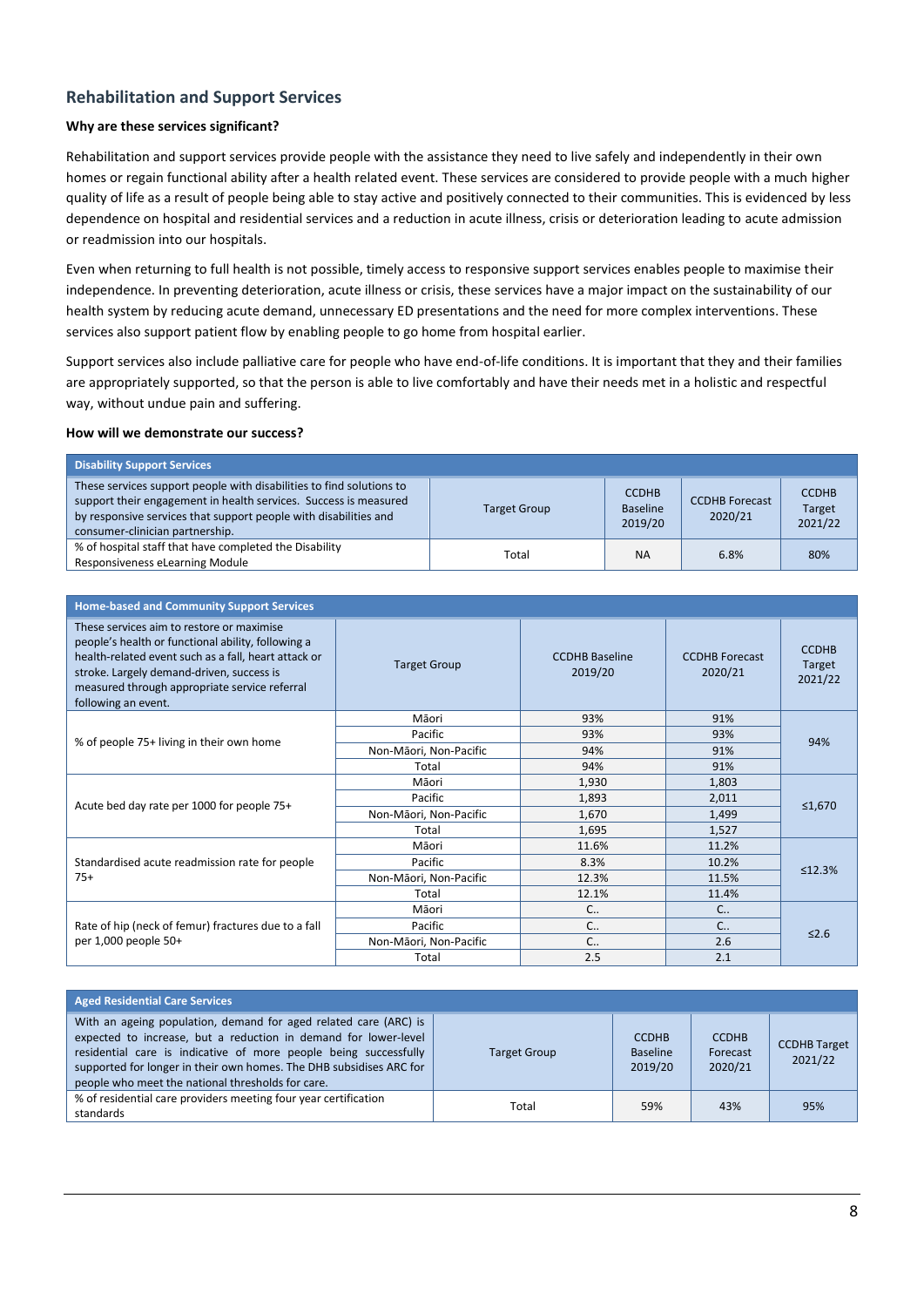# **Financial Performance**

The prospective planned result for Capital and Coast DHB 2021/22 annual plan is a surplus of \$7 million. The planned result includes a donation of \$60 million for the Children's Hospital. If this is excluded then the underlying deficit is \$53 million. The forecast result for 2020/21 is a deficit of \$55.4 million. This includes a Holiday Act revaluation provision of \$8 million. The Holiday Act provision in 2021/22 is \$11 million.

### *Financial Performance Summary*

| <b>Capital &amp; Coast DHB</b>                    | 2019/20 | 2020/21        | 2021/22 | 2022/23        | 2023/24 | 2024/25 |
|---------------------------------------------------|---------|----------------|---------|----------------|---------|---------|
| <b>Annual Plan Budget for the Four years</b>      |         |                |         |                |         |         |
| ending 30 June 2025                               | \$'M    | $$^{\prime}$ M | \$'M    | $$^{\prime}$ M | \$'M    | \$'M    |
| Funding (excluding IDF inflows below)             | 1,000.0 | 1.120.1        | 1,211.7 | 1.204.2        | 1.250.0 | 1.297.9 |
| Services provided for Other DHBs (IDF Inflows)    | 218.2   | 227.3          | 242.2   | 251.9          | 262.0   | 272.5   |
| <b>Total Funding</b>                              | 1,218.2 | 1.347.4        | 1,453.9 | 1,456.1        | 1,512.0 | 1,570.3 |
| DHB Provider Arm                                  | 841.5   | 949.5          | 986.1   | 1.015.2        | 1,039.5 | 1,065.8 |
| Funder Arm                                        | 313.7   | 345.3          | 346.9   | 354.6          | 362.6   | 370.8   |
| Governance Arm                                    | 10.8    | 9.8            | 10.8    | 11.0           | 11.3    | 11.6    |
| Services Purchased from Other DHBs (IDF Outflows) | 96.4    | 98.1           | 103.1   | 106.2          | 109.3   | 112.6   |
| <b>Total Allocated</b>                            | 1,262.4 | 1.402.8        | 1,446.9 | 1,487.1        | 1.522.8 | 1,560.9 |
| Surplus / (Deficit)                               | (44.2)  | (55.4)         | 7.0     | (31.0)         | (10.8)  | 9.5     |

| <b>CCDHB Prospective Financial Performance</b> |                                                            |           |           |           |           |           |           |
|------------------------------------------------|------------------------------------------------------------|-----------|-----------|-----------|-----------|-----------|-----------|
| <b>Capital &amp; Coast DHB</b>                 |                                                            |           |           |           |           |           |           |
| <b>Statement of Comprehensive</b>              |                                                            | Actual    | Forecast  | Plan      | Plan      | Plan      | Plan      |
| Income & Expenditure Plan                      |                                                            | 2019/20** | 2020/21** | 2021/22** | 2022/23   | 2023/24   | 2024/25   |
|                                                | for the Four Years ending 30 June 2025                     | (000s)    | (000s)    | (000s)    | (000s)    | (000s)    | (000s)    |
|                                                |                                                            |           |           |           |           |           |           |
| <b>REVENUE</b>                                 |                                                            |           |           |           |           |           |           |
|                                                | Government and Crown Agency Sourced                        | 1,187,473 | 1,270,054 | 1,352,150 | 1,413,335 | 1,468,221 | 1,525,469 |
| Patient / Consumer Sourced                     |                                                            | 5,527     | 5,122     | 4,992     | 5,113     | 5,237     | 5,365     |
| Other Income                                   |                                                            | 25,189    | 72,242    | 96,748    | 37,640    | 38,555    | 39,492    |
| <b>TOTAL REVENUE</b>                           |                                                            | 1,218,189 | 1,347,418 | 1,453,890 | 1,456,088 | 1,512,014 | 1,570,326 |
| <b>OPERATING COSTS</b>                         |                                                            |           |           |           |           |           |           |
| Personnel Costs                                |                                                            |           |           |           |           |           |           |
|                                                | <b>Medical Staff</b>                                       | 175,829   | 189,837   | 198,568   | 203,393   | 208,336   | 213,398   |
|                                                | Nursing Staff                                              | 233,985   | 255,012   | 264,362   | 270,786   | 277,366   | 284,106   |
|                                                | Allied Health Staff                                        | 63,730    | 75,124    | 81,076    | 83,046    | 85,064    | 87,131    |
|                                                | Support Staff                                              | 9.759     | 10.817    | 11.784    | 12.071    | 12.364    | 12.665    |
|                                                | Management / Administration Staff                          | 71,657    | 84,382    | 95,059    | 97,369    | 99,735    | 102,159   |
| <b>Total Personnel Costs</b>                   |                                                            | 554,959   | 615,173   | 650,849   | 666,665   | 682,865   | 699,459   |
| Clinical Costs                                 |                                                            |           |           |           |           |           |           |
|                                                | <b>Outsourced Services</b>                                 | 39,765    | 45,292    | 47,900    | 49,364    | 50,564    | 51,793    |
|                                                | <b>Clinical Supplies</b>                                   | 131,045   | 141,108   | 146,620   | 151,203   | 154,877   | 159,241   |
| <b>Total Clinical Costs</b>                    |                                                            | 170,809   | 186,400   | 194,520   | 200,567   | 205,441   | 211,033   |
| Other Operating Costs                          |                                                            |           |           |           |           |           |           |
|                                                | Hotel Services, Laundry & Cleaning                         | 25,054    | 26,037    | 27.445    | 28,352    | 29,040    | 29.746    |
|                                                | Facilities                                                 | 43,363    | 46,796    | 52,194    | 55,248    | 56,162    | 57,786    |
|                                                | Transport                                                  | 2,537     | 2.636     | 3,600     | 3,687     | 3.777     | 3,869     |
|                                                | IT Systems & Telecommunications                            | 16,336    | 28,346    | 21,526    | 22,050    | 22,585    | 23,134    |
|                                                | Interest & Financing Charges                               | 24,485    | 19,814    | 17,836    | 18,270    | 18,714    | 19,169    |
|                                                | Professional Fees & Expenses                               | 7,637     | 7,687     | 4,090     | 4,189     | 4,291     | 4,395     |
|                                                | <b>Other Operating Expenses</b>                            | 6,303     | 26,098    | 24,322    | 26,713    | 27,362    | 28,252    |
|                                                | Democracy                                                  | 776       | 341       | 519       | 532       | 544       | 558       |
|                                                | Provider Payments                                          | 410,102   | 443,445   | 449,959   | 460,789   | 471,987   | 483,456   |
| <b>Total Other Operating Costs</b>             |                                                            | 536,593   | 601,201   | 601,492   | 619,829   | 634,463   | 650,364   |
| <b>TOTAL COSTS</b>                             |                                                            | 1.262.361 | 1.402.774 | 1.446.861 | 1.487.062 | 1,522,769 | 1.560.856 |
|                                                |                                                            |           |           |           |           |           |           |
| <b>NET SURPLUS / (DEFICIT)</b>                 |                                                            | (44, 172) | (55, 356) | 7,028     | (30, 974) | (10, 755) | 9,470     |
|                                                |                                                            |           |           |           |           |           |           |
|                                                | *** Asset Revaluation (Equity movement - IRFS requirement) | (702)     |           |           |           |           |           |
|                                                |                                                            |           |           |           |           |           |           |
|                                                | TOTAL COMPREHENSIVE INCOME SURPLUS/(DEFICIT)               | (44, 874) | (55, 356) | 7.028     | (30.974)  | (10, 755) | 9,470     |

\*\* Please note that the 2019/20, 2020/21 actuals and 2021/22 plan include adjustments for year end provisions i.e. Holidays Act and write offs.

\*\*\* Please note that for IFRS purposes, any movement in the Revaluation Reserves now needs to be displayed in the Statement of Comprehensive Income (above), as well as in the balance sheet as per normal. This is purely for presentation purposes, and doesn't change the target the DHB is working to. The DHB is still working to<br>the 'Net Surplus / (Deficit), rather than the 'Total Co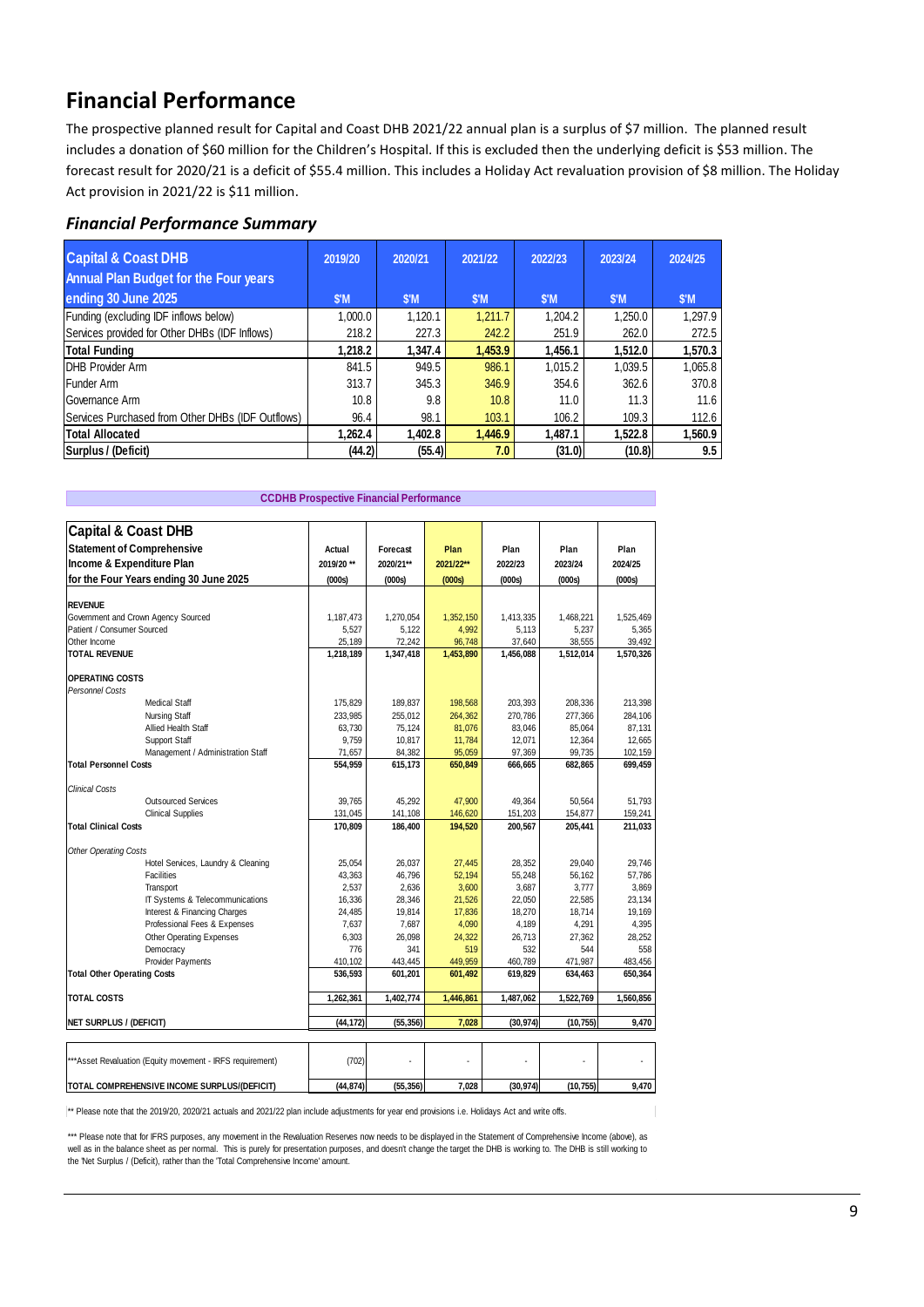| <b>Prospective Financial Position</b>       |                                             |                    |                    |                      |                      |                      |                      |
|---------------------------------------------|---------------------------------------------|--------------------|--------------------|----------------------|----------------------|----------------------|----------------------|
| <b>Capital &amp; Coast DHB</b>              |                                             |                    |                    |                      |                      |                      |                      |
| <b>Statement of Financial Position</b>      |                                             | Actual             | Forecast           | Plan                 | Plan                 | Plan                 | Plan                 |
| Plan for the Four Years ending 30 June 2025 |                                             | 2019/20 **         | 2020/21**          | 2021/22**            | 2022/23              | 2023/24              | 2024/25              |
|                                             |                                             | (000s)             | (000s)             | (000s)               | (000s)               | (000s)               | (000s)               |
|                                             |                                             |                    |                    |                      |                      |                      |                      |
| <b>Non Current Assets</b>                   |                                             |                    |                    |                      |                      |                      |                      |
| Land                                        |                                             | 40,352             | 40,352             | 40,352               | 40,352               | 40,352               | 40,352               |
| <b>Buildings</b>                            |                                             | 429,528            | 410,514            | 554,418              | 563,320              | 583,965              | 591,136              |
| <b>Clinical Equipment</b>                   |                                             | 32,635             | 38,404             | 47,569               | 62,030               | 70,782               | 79,321               |
|                                             | Information Technology                      | 17,416             | 16,330             | 16,828               | 17,162               | 17,331               | 17,328               |
| Work in Progress                            |                                             | 68,943             | 108,881            | 108,881              | 113,581              | 100,781              | 100,781              |
| Other Fixed Assets                          |                                             | 4,196              | 4,565              | 3,359                | 2,124                | 859                  | (436)                |
| <b>Total Non Current Assets</b>             |                                             | 593,071            | 619,046            | 771,406              | 798,569              | 814,070              | 828,481              |
| <b>Current Assets</b>                       |                                             |                    |                    |                      |                      |                      |                      |
| Cash                                        |                                             | 6,554              | 959                | 855                  | 855                  | 855                  | 855                  |
| Trust/Investments                           |                                             | 11,683             | 13,561             | 13,561               | 13,561               | 13,561               | 13,561               |
| Prepayments                                 |                                             | 6,257              | 7,902              | 7,902                | 7,902                | 7,902                | 7,902                |
|                                             | Accounts Receivable                         | 45,538             | 48,962             | 63,930               | 63,930               | 63,930               | 63,930               |
| Inventories                                 |                                             | 8,995              | 9,466              | 9,466                | 9,466                | 9,466                | 9,466                |
|                                             | <b>Other Current Assets</b>                 | 804                | 14,968             |                      |                      |                      |                      |
| <b>Total Current Assets</b>                 |                                             | 79,831             | 95,818             | 95,714               | 95,714               | 95,714               | 95,714               |
| <b>Current Liabilities</b>                  |                                             |                    |                    |                      |                      |                      |                      |
| Bank overdraft                              |                                             |                    | 38,654             | 14,031               | 46,940               | 18,679               | (10, 895)            |
|                                             | Payables & Accruals                         | 251,678            | 287,020            | 274,921              | 274,921              | 274,920              | 274,921              |
|                                             | <b>GST &amp; Tax Provisions</b>             | 9,820              | 12,672             | 12,672               | 12,672               | 12,672               | 12,672               |
|                                             | Capital Charge Payable                      | (252)              |                    | (112)                |                      |                      |                      |
| <b>Total Current Liabilities</b>            |                                             | 261,245            | 338,345            | 301,511              | 334,532              | 306,271              | 276,697              |
| <b>Net Current Assets</b>                   |                                             | (181, 415)         | (242, 527)         | (205, 797)           | (238, 817)           | (210, 556)           | (180,982)            |
|                                             |                                             |                    |                    |                      |                      |                      |                      |
| <b>NET FUNDS EMPLOYED</b>                   |                                             | 411,656            | 376,519            | 565,609              | 559,752              | 603,513              | 647,499              |
| <b>Term Liabilities</b>                     |                                             |                    |                    |                      |                      |                      |                      |
|                                             | Restricted & Trust Funds Liability          | 95                 | 92                 | 92                   | 92                   | 92                   | 92                   |
|                                             | Non Current Provisions & Payables Personnel | 7,169              | 7,169              | 7,169                | 7,169                | 7,169                | 7,169                |
| <b>Total Term Liabilities</b>               |                                             | 7,264              | 7,262              | 7,262                | 7,262                | 7,262                | 7,262                |
| <b>Net Assets</b>                           |                                             | 404,391            | 369,257            | 558,348              | 552,490              | 596,251              | 640,237              |
|                                             |                                             |                    |                    |                      |                      |                      |                      |
| <b>General Funds</b>                        |                                             |                    |                    |                      |                      |                      |                      |
| Crown Equity<br><b>Revaluation Reserve</b>  |                                             | 809,740<br>130,659 | 829,962<br>130,659 | 1,012,025<br>130,659 | 1,037,141<br>130,659 | 1,091,657<br>130,659 | 1,126,173<br>130,659 |
| <b>Retained Earnings</b>                    |                                             |                    |                    |                      |                      |                      |                      |
|                                             | Retained Earnings - DHB                     | (536,008)          | (591, 364)         | (584, 336)           | (615, 310)           | (626, 065)           | (616, 595)           |
| <b>Total Retained earnings</b>              |                                             | (536,008)          | (591, 364)         | (584, 336)           | (615, 310)           | (626,065)            | (616, 595)           |
| <b>Total General Funds</b>                  |                                             | 404,391            | 369,257            | 558,347              | 552,490              | 596,251              | 640,237              |
|                                             |                                             |                    |                    |                      |                      |                      |                      |
| <b>NET FUNDS EMPLOYED</b>                   |                                             | 411,656            | 376,519            | 565,609              | 559,752              | 603,513              | 647,499              |

### 10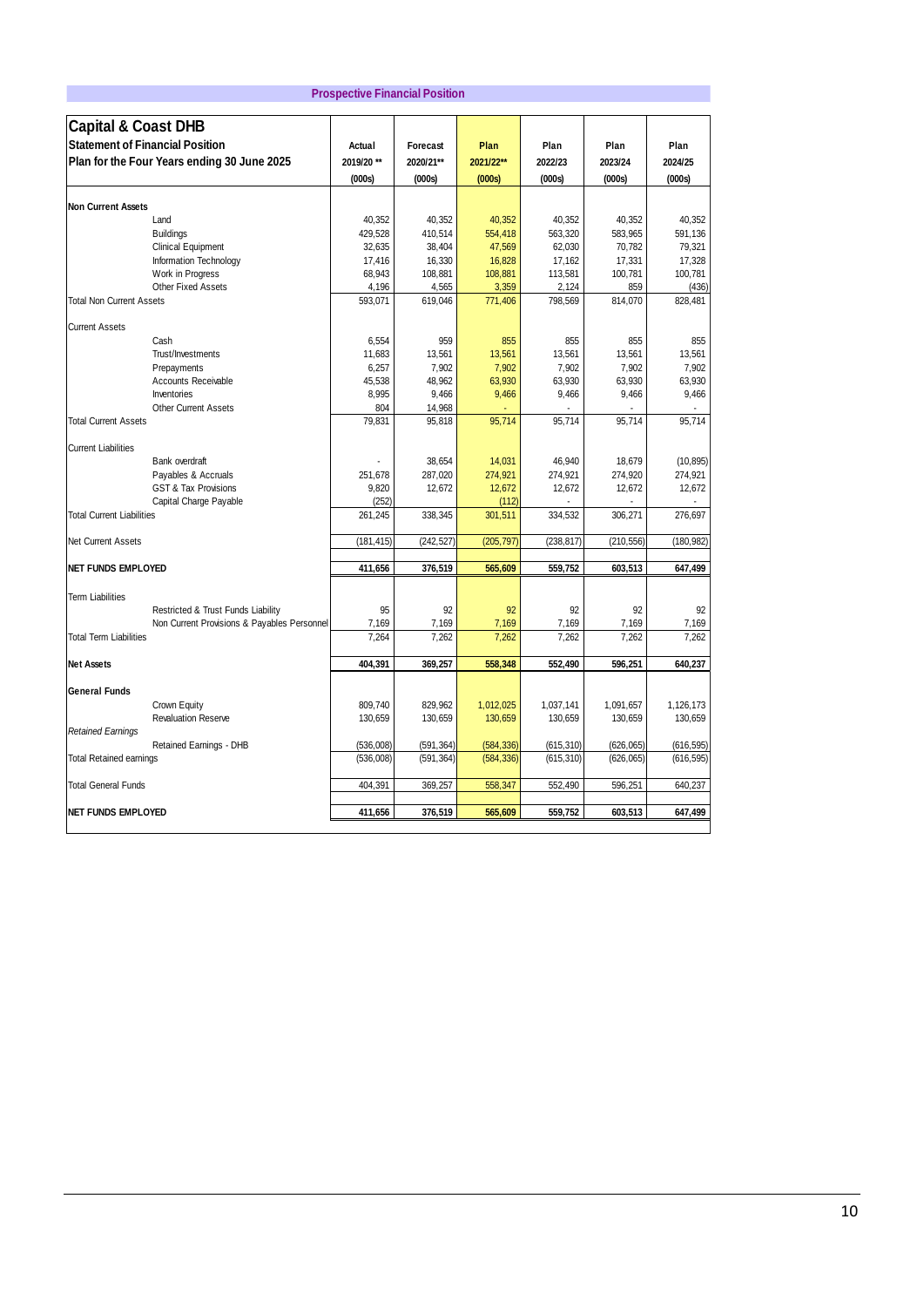|                                          |                                               | <b>Prospective Cash Flow</b> |                       |                       |                       |                       |                       |
|------------------------------------------|-----------------------------------------------|------------------------------|-----------------------|-----------------------|-----------------------|-----------------------|-----------------------|
| <b>Capital &amp; Coast DHB</b>           |                                               |                              |                       |                       |                       |                       |                       |
| <b>Statement of Cashflows</b>            |                                               | Actual                       | Forecast              | Plan                  | Plan                  | Plan                  | Plan                  |
|                                          | Budget for the Four Years ending 30 June 2025 | 2019/20 **                   | 2020/21**             | 2021/22**             | 2022/23               | 2023/24               | 2024/25               |
|                                          |                                               | (000s)                       | (000s)                | (000s)                | (000s)                | (000s)                | (000s)                |
|                                          |                                               |                              |                       |                       |                       |                       |                       |
| <b>Operating Activities</b>              |                                               |                              |                       |                       |                       |                       |                       |
|                                          | Government & Crown Agency Revenue Receiv      | 1,205,327                    | 1,350,278             | 1,370,213             | 1,431,837             | 1,487,173             | 1,544,881             |
|                                          | All Other Revenue Received                    | 23,420                       | 34,311                | 23,676                | 24,307                | 24,841                | 25,500                |
| <b>Total Receipts</b>                    |                                               | 1,228,747                    | 1,384,589             | 1,393,890             | 1,456,143             | 1,512,014             | 1,570,381             |
|                                          | Payments for Personnel                        | (530, 469)                   | (595, 179)            | (650, 849)            | (658, 665)            | (674, 865)            | (691, 264)            |
|                                          | Payments for Supplies                         | (200, 100)                   | (267, 486)            | (293, 552)            | (305, 285)            | (312, 589)            | (321, 774)            |
|                                          | Capital Charge                                | (12, 297)                    | (21, 845)             | (22, 204)             | (22, 204)             | (22, 204)             | (22, 204)             |
|                                          | GST (net)                                     | (1, 595)                     | (5,688)               |                       |                       |                       |                       |
|                                          | Other Payments                                | (451, 219)                   | (491, 245)            | (449, 959)            | (460, 789)            | (471, 987)            | (483, 456)            |
| <b>Total Payments</b>                    |                                               | (1, 195, 679)                | (1, 381, 444)         | (1, 416, 565)         | (1, 446, 943)         | (1,481,644)           | (1, 518, 698)         |
| <b>Net Cashflow from Operating</b>       |                                               | 33,068                       | 3,146                 | (22, 675)             | 9,200                 | 30,370                | 51,683                |
|                                          |                                               |                              |                       |                       |                       |                       |                       |
| <b>Investing Activities</b>              | Sale of Fixed Assets                          | 500                          |                       | ä,                    |                       |                       |                       |
|                                          | Interest Receipts from 3rd Party              | 762                          | 187                   | 187                   | 187                   | 187                   | 187                   |
|                                          | Dividends                                     | 138                          |                       |                       |                       |                       |                       |
|                                          |                                               | 1,400                        | 187                   | 187                   | 187                   | 187                   | 187                   |
| <b>Capital Expenditure</b>               |                                               |                              |                       |                       |                       |                       |                       |
|                                          | Land, Buildings & Plant                       | (22, 453)                    | (43, 275)             | (110, 308)            | (40, 648)             | (35, 548)             | (35, 548)             |
|                                          | <b>Clinical Equipment</b>                     | (15, 464)                    | (18, 802)             | (17, 548)             | (23, 048)             | (17, 548)             | (17, 548)             |
|                                          | Other Equipment                               | (3, 313)                     | (1, 425)              |                       |                       |                       |                       |
| <b>Total Capital Expenditure</b>         | Informations Technology                       | (4, 373)<br>(45, 602)        | (2, 415)<br>(65, 916) | (7, 200)<br>(135,056) | (7, 200)<br>(70, 896) | (7, 200)<br>(60, 296) | (7, 200)<br>(60, 296) |
|                                          |                                               |                              |                       |                       |                       |                       |                       |
| <b>Net Cashflow from Investing</b>       |                                               | (44, 203)                    | (65, 729)             | (134, 869)            | (70, 709)             | (60, 109)             | (60, 109)             |
| <b>Financing Activities</b>              |                                               |                              |                       |                       |                       |                       |                       |
|                                          | <b>Equity Injections</b>                      | 5,343                        | 20,221                | 92,760                | 28,600                | 18,000                | 18,000                |
|                                          | Deficit Support                               | 16,000                       |                       | 92,786                |                       | 40,000                | 20,000                |
|                                          | <b>Other Financing Activities</b>             | (55)                         |                       |                       |                       |                       |                       |
| <b>Total Financing Activities</b>        |                                               | 21,288                       | 20.221                | 185.546               | 28,600                | 58,000                | 38.000                |
| Net Cashflow                             |                                               | 10,153                       | (42, 370)             | 24.519                | (32,908)              | 28,261                | 29.574                |
| Plus: Opening Cash                       |                                               | 8,083                        | 18,236                | (24, 134)             | 384                   | (32, 524)             | (4, 263)              |
| <b>Closing Cash</b>                      |                                               | 18,236                       | (24, 134)             | 384                   | (32, 524)             | (4, 263)              | 25,311                |
| Closing Cash comprises:                  |                                               |                              |                       |                       |                       |                       |                       |
| <b>Balance Sheet Cash</b>                |                                               | 18,236                       | 14,520                | 14,416                | 14,416                | 14.416                | 14,416                |
| <b>Balance Sheet Operating Overdraft</b> |                                               |                              | (38, 654)             | (14, 031)             | (46, 940)             | (18, 679)             | 10,895                |
| <b>Total Cashflow Cash (Closing)</b>     |                                               | 18,236                       | (24, 134)             | 384                   | (32, 524)             | (4, 263)              | 25,311                |
|                                          |                                               |                              |                       |                       |                       |                       |                       |

# **Financial Assumptions**

The assumptions are the best estimates of future factors which affect the predicted financial results. As such there is necessarily a degree of uncertainty about the accuracy of the predicted result, which is unable to be quantified.

Factors which may cause a material difference between these prospective financial statements and the actual financial results would be a change in the type and volume of services provided, significant movement in staff levels and remuneration, plus unexpected changes in the cost of goods and services required to provide the planned services.

### *Revenue*

- PBFF Increase as per Funding Envelope.
- IDF levels based on Funding Envelope or agreed changes within the sub-region.

### *Expenditure*

- Personnel expenditure increase in line with wage cost of settlement expectations
- CCDM / Trendcare model for nursing staff rosters across all Directorates
- Supplies and expenses based on current contract prices where applicable
- Depreciation to include base, plus work in progress, plus new purchases
- Capital Charge at 5% payable half yearly
- Total Capital Expenditure of up to \$144 million is planned for 2021/22. This includes \$101 million for equity funded capital projects.